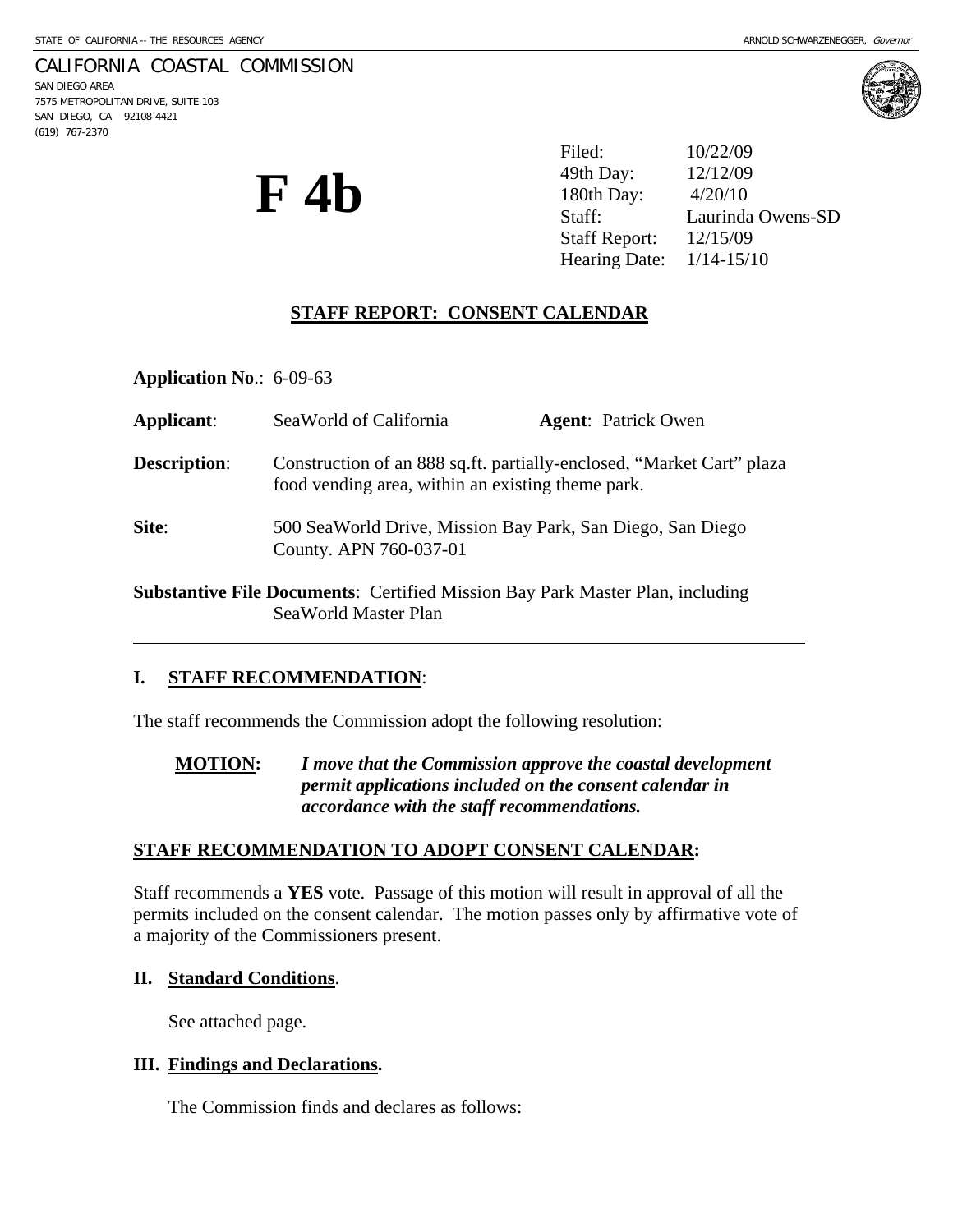**A. Detailed Project Description/History**. Proposed is redevelopment of an interior 888 sq.ft. landscaped area of the existing SeaWorld theme park in Mission Bay Park. The specific project area is at the north side of the west entrance to "Pet's Rule Stadium" situated along the eastern edge of the park. The applicant proposes to construct a "Market Cart" plaza food vending area where guests will purchase food items at food service carts. The proposed development includes removal of existing landscaping and construction of a concrete pad, roof structure and a wall on one side to cover the new food service area. The concrete pad includes plumbing, mechanical and electrical components.

The addition of this facility requires a coastal development permit because it consists of significant non-attached improvements located between the sea and first coastal roadway (SeaWorld Drive). Although there is a certified master plan for SeaWorld, which is itself a part of the certified Mission Bay Park Master Plan, these documents are land use plans only; no implementation component has been proposed for Mission Bay Park. Thus, the area remains an area of deferred certification, with the Coastal Commission retaining coastal development permit authority. Chapter 3 of the Coastal Act is the legal standard of review and the land use plans are used as guidance.

Because of the nature of the proposed development, it is not anticipated to attract additional patrons to SeaWorld, but only serve visitors already in the park. Thus, the proposal will not adversely affect traffic on surrounding streets or require additional parking. The area is already developed/landscaped and on-site drainage patterns will not significantly change. Any slight increase in impervious surfaces is addressed through the existing stormwater system, that was designed to accommodate this type of development. In addition, the site, including the roofed portions, will be below 30 ft. high and will not be visible from anywhere outside the enclosed theme park and is surrounded by existing taller structures.

 **B. Community Character /Visual Quality.** The development is located within an existing developed area and will be compatible with the character and scale of the surrounding area, and will not impact public views. Therefore, the Commission finds that the development conforms to Section 30251 of the Coastal Act.

**C. Public Access/Parking**. The proposed development will not have an adverse impact on public access to the coast or to other nearby recreational facilities. The proposed development conforms to Sections 30210 through 30214, Sections 30220 through 30224, Section 30252 and Section 30604(c) of the Coastal Act.

 **D. Local Coastal Program.** The LUP for the Mission Bay Park segment of the City of San Diego LCP was certified on May 11, 1995, but no implementation plan has been developed as yet, and Chapter 3 of the Coastal Act remains the legal standard of review. As proposed, the proposed development is consistent with Chapter 3 of the Coastal Act and with the certified Land Use Plan for the area. Approval of the project will not prejudice the ability of the City of San Diego to complete a Local Coastal Program that is in conformity with the provisions of Chapter 3.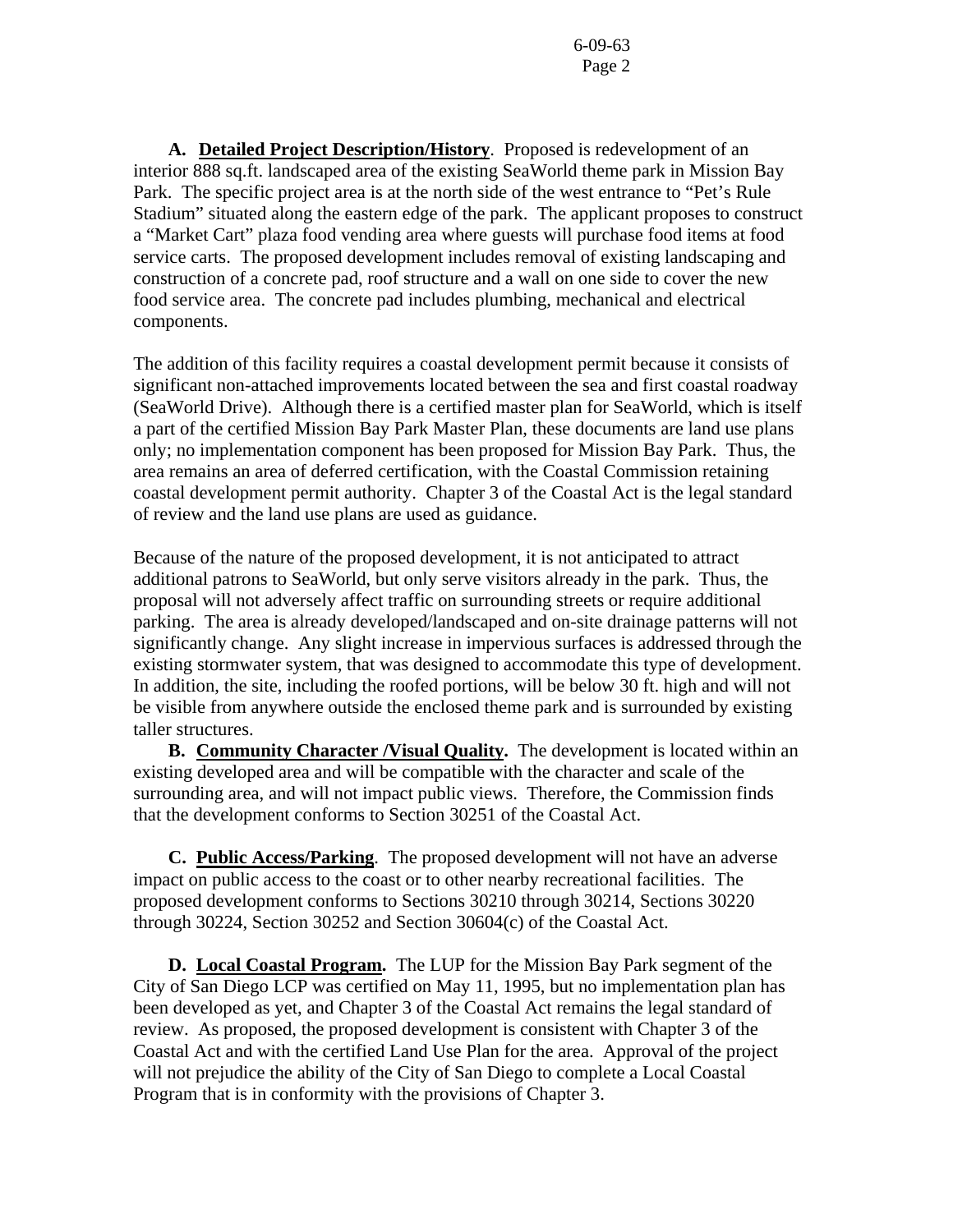6-09-63 Page 3

 **E. California Environmental Quality Act**. The City determined that the proposed development was categorically exempt from CEQA. There are no feasible alternatives or feasible mitigation measures available which would substantially lessen any significant adverse effect which the activity may have on the environment. Therefore, the Commission finds that the proposed project is the least environmentally damaging feasible alternative and is consistent with the requirements of the Coastal Act to conform to CEQA.

# **STANDARD CONDITIONS:**

- 1. Notice of Receipt and Acknowledgment. The permit is not valid and development shall not commence until a copy of the permit, signed by the permittee or authorized agent, acknowledging receipt of the permit and acceptance of the terms and conditions, is returned to the Commission office.
- 2. Expiration. If development has not commenced, the permit will expire two years from the date on which the Commission voted on the application. Development shall be pursued in a diligent manner and completed in a reasonable period of time. Application for extension of the permit must be made prior to the expiration date.
- 3. Interpretation. Any questions of intent or interpretation of any condition will be resolved by the Executive Director or the Commission.
- 4. Assignment. The permit may be assigned to any qualified person, provided assignee files with the Commission an affidavit accepting all terms and conditions of the permit.
- 5. Terms and Conditions Run with the Land. These terms and conditions shall be perpetual, and it is the intention of the Commission and the permittee to bind all future owners and possessors of the subject property to the terms and conditions.

(G:\San Diego\Reports\2009\6-09-063 SeaWorld market cart food plaza stfrpt.doc)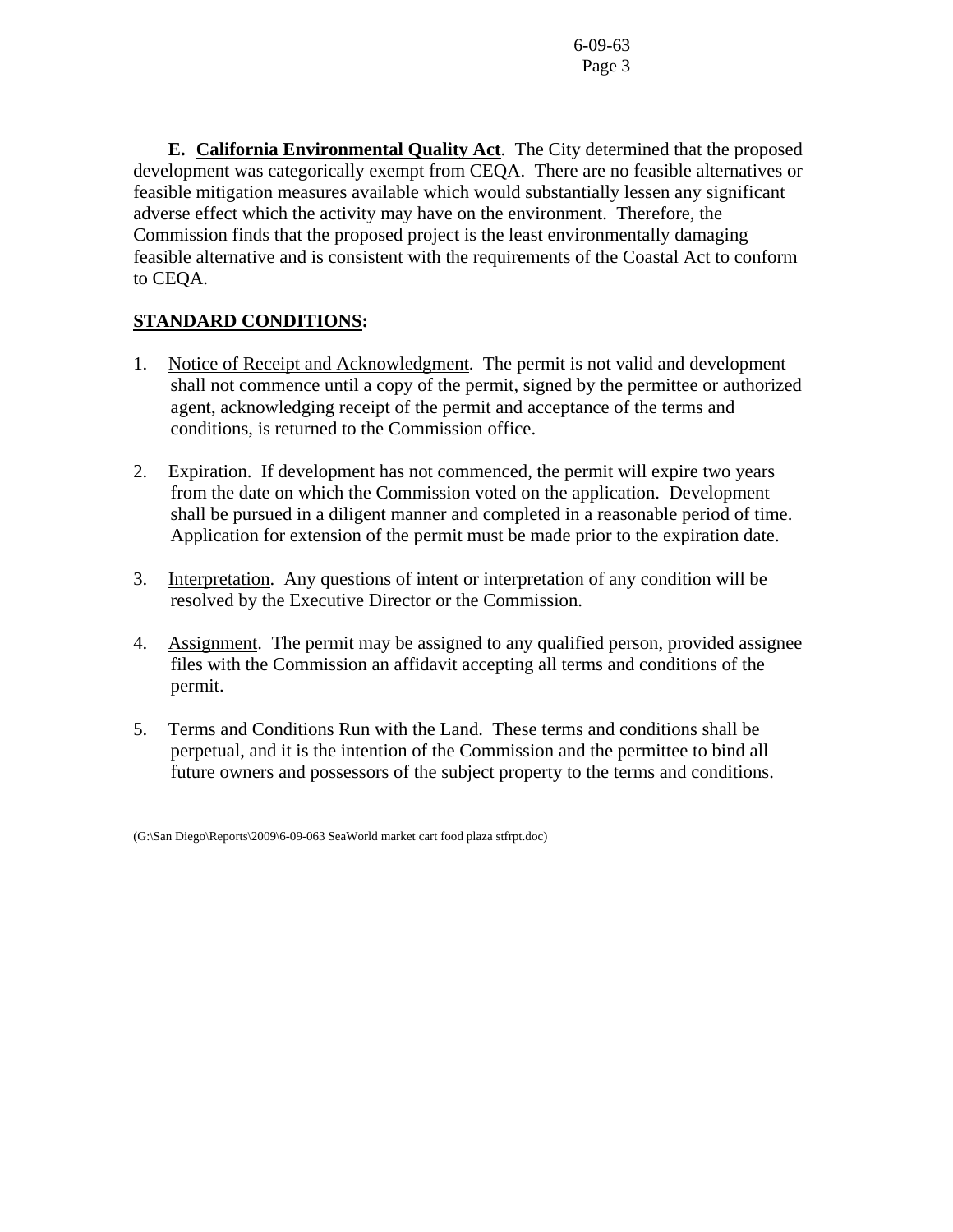6-09-63 Page 4